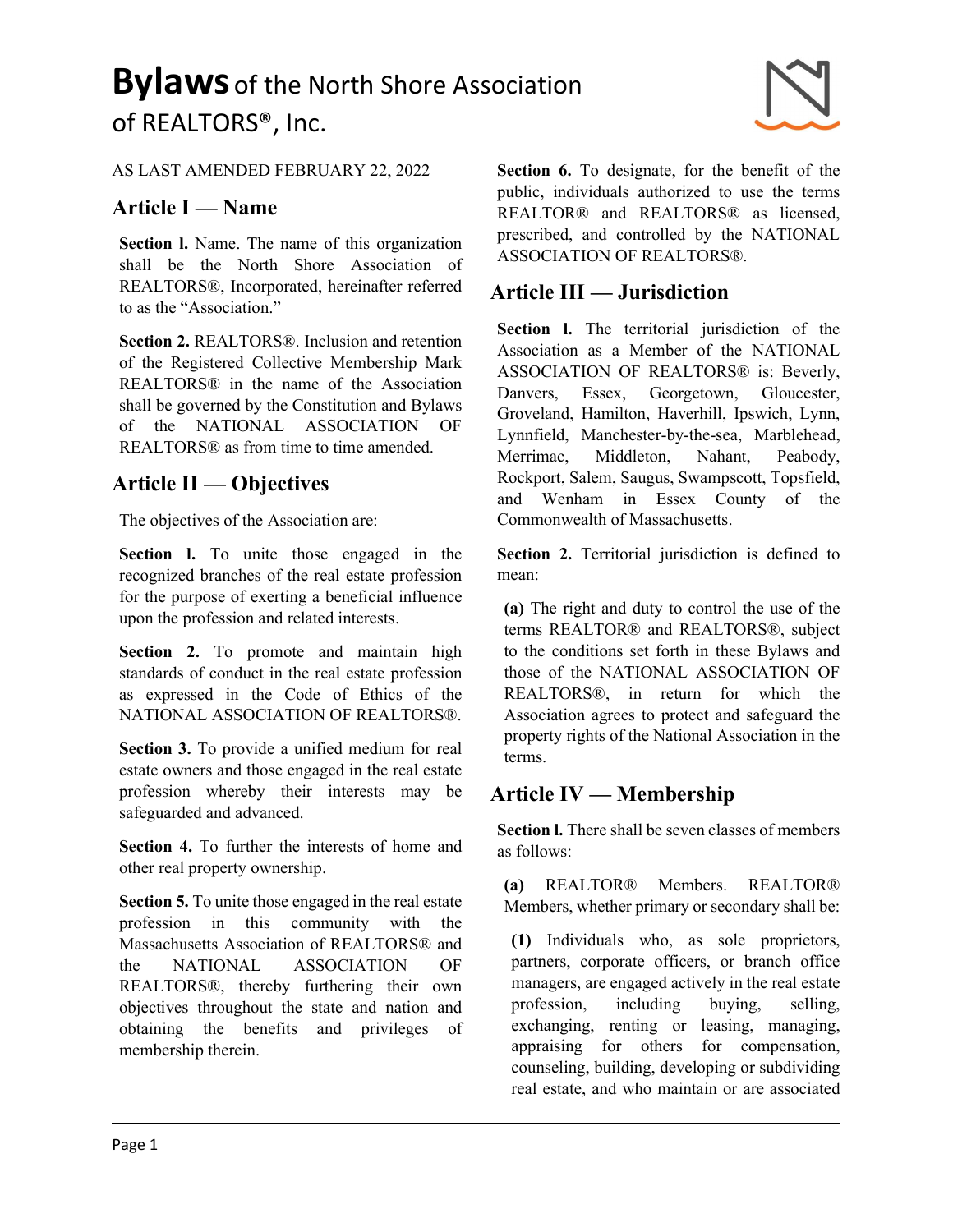with an established real estate office in the Commonwealth of Massachusetts or a state contiguous thereto. All persons who are partners in a partnership, or all officers in a corporation, who are actively engaged in the real estate profession within the state or a state contiguous thereto shall qualify for REALTOR® Membership only, and each is required to hold REALTOR® membership (except as provided in the following paragraph) in an association of REALTORS® within the state or a state contiguous thereto unless otherwise qualified for Institute Affiliate Membership as described in Section l(b) of Article IV.

In the case of a real estate firm, partnership, or corporation, whose business activity is substantially all commercial, only those principals actively engaged in the real estate business in connection with the same office, or any other offices within the jurisdiction of the Association in which one of the firm's principals holds REALTOR® Membership, shall be required to hold REALTOR® Membership unless otherwise qualified for Institute Affiliate Membership as described in Section 1 (b) of Article IV.

(2) Individuals who are engaged in the real estate profession other than as sole proprietors, partners, corporate officers, or branch office managers and are associated with a REALTOR® Member and meet the qualifications set out in Article V.

(3) Franchise REALTOR® Membership. Corporate officers (who may be licensed or unlicensed) of a real estate brokerage franchise organization with at least one hundred fifty (150) franchisees located within the United States, its insular possessions and the commonwealth of Puerto Rico, elected to membership pursuant to the provisions in the NAR Constitution and Bylaws. Such individuals shall enjoy all of the rights, privileges and obligations of REALTOR® Membership (including compliance with the Code of Ethics) except: obligations related to Association mandated education, meeting attendance, or indoctrination classes or other similar requirements; the right to use the term REALTOR® in connection with their franchise organization's name; and the right to hold elective office in the local association, state association and National Association.

(4) Primary and secondary REALTOR® Members. An individual is a primary member if the Association pays state and National dues based on such Member. An individual is a secondary Member if state and National dues are remitted through another association. One of the principals in a real estate firm must be a Designated REALTOR® Member of the Association in order for licensees affiliated with the firm to select the Association as their "primary" Association.

(5) Designated REALTOR® Members. Each firm (or office in the case of firms with multiple office locations) shall designate in writing one REALTOR® Member who shall be responsible for all duties and obligations of Membership including the obligation to arbitrate pursuant to Article 17 of the Code of Ethics and the payment of Association dues as established in Article X of the Bylaws. The "Designated REALTOR®" must be a sole proprietor, partner, corporate officer, or branch office manager acting on behalf of the firm's principal(s) and must meet all other qualifications for REALTOR® Membership established in Article V, Section 2, of the Bylaws.

(b) Institute Affiliate Members. Institute Affiliate Members shall be individuals who hold a professional designation awarded by an Institute, Society, or Council affiliated with the National

ASSOCIATION OF REALTORS®, that addresses a specialty area other than residential brokerage or individuals who otherwise hold a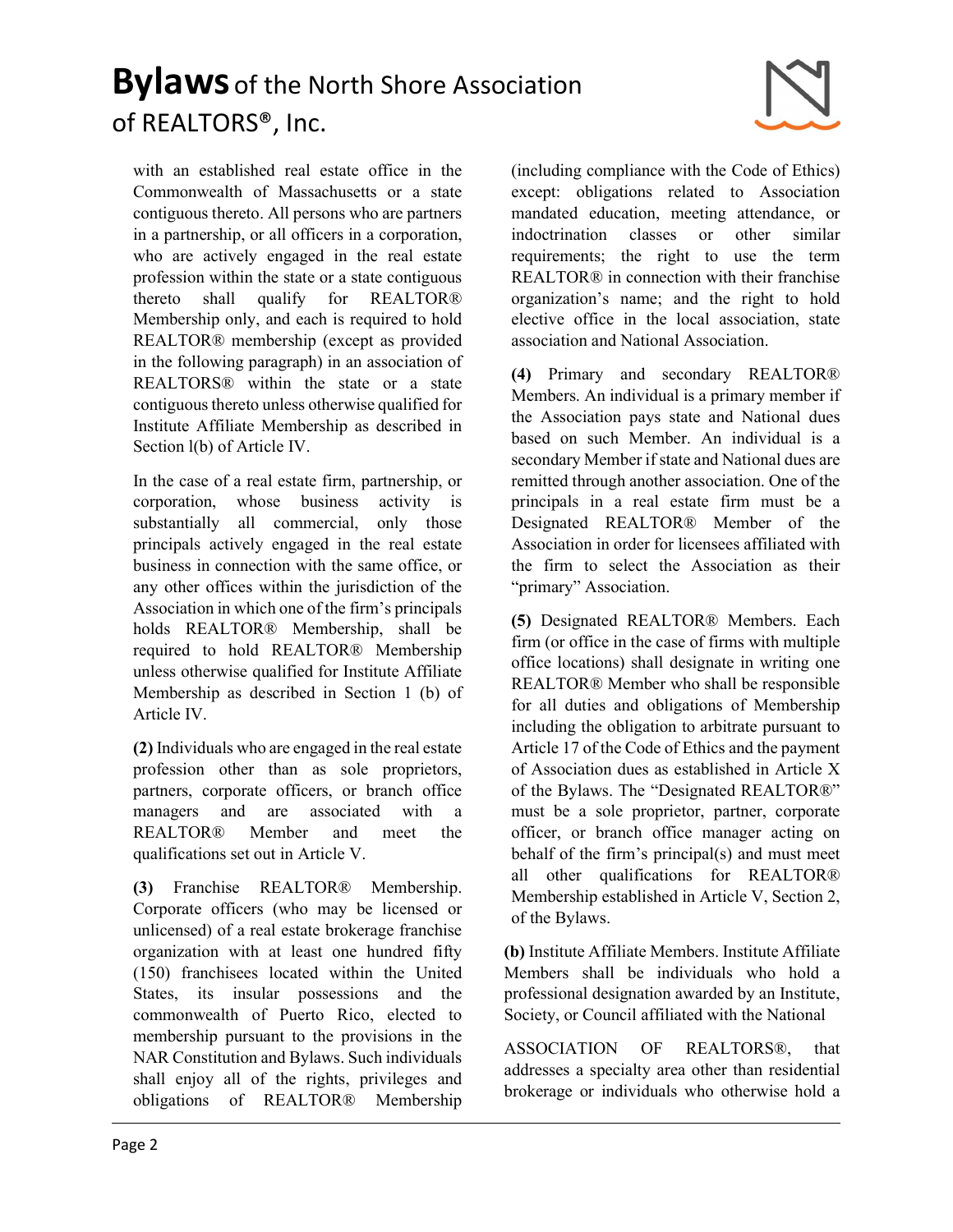class of membership in such Institute, Society or Council that confers the right to hold office. Any such individual, if otherwise eligible, may elect to hold REALTOR® Membership, subject to payment of applicable dues for such membership.

(c) Affiliate Members. Affiliate Members shall be real estate owners and other individuals or firms who, while not engaged in the real estate profession as defined in paragraphs (a) or (b) of this Section, have interests requiring information concerning real estate, and are in sympathy with the objectives of the Association. Further, Affiliate membership may be granted to licensed or certified appraisers who, if otherwise eligible, do not elect to hold REALTOR® Membership in the Association.

(d) Public Service Members. Public Service Members shall be individuals who are interested in the real estate profession as employees of or affiliated with educational, public utility, governmental or other similar organizations, but are not engaged in the real estate profession on their own account or in association with an established real estate business.

(e) Honorary Members. Honorary Members shall be individuals not engaged in the real estate profession who have performed notable service for the real estate profession, for the Association, or for the public. Honorary Membership shall be granted pursuant to procedures established by the Board of Directors.

(f) Student Members. Student Members shall be individuals who are seeking an undergraduate or graduate degree with a specialization or major in real estate at institutions of higher learning, and with an established real estate office, who have completed at least two years of college and at least one college level course in real estate, but are not engaged in the real estate profession on their own account or not associated.

(g) Life Members. Life Members shall be individuals actively engaged in the real estate

profession for at least two decades, who have served as a role model for professionalism in the industry and has an outstanding history of service to the industry, REALTOR® community, and NSAR. Life membership shall be granted pursuant to procedures established by the Board of Directors.

### Article V— Qualification and Election

#### Section l. Application

(a) An application for membership shall be made in such manner and form as may be prescribed by the Board of Directors and made available to anyone requesting it. The application form shall contain among the statements to be signed by the applicant (l) that applicant agrees as a condition to membership to thoroughly familiarize himself with the Code of Ethics of the National ASSOCIATION OF REALTORS®, the Constitutions, Bylaws, and Rules and Regulations of the Association, the State and National Associations, and if elected a Member, will abide by the Constitutions and Bylaws and Rules and Regulations of the Association, State and National Associations, and if a REALTOR® Member, will abide by the Code of Ethics of the NATIONAL ASSOCIATION OF REALTORS® including the obligation to arbitrate controversies arising out of real estate transactions as specified by Article l7 of the Code of Ethics, and as further specified in the Code of Ethics and Arbitration Manual of the NATIONAL ASSOCIATION OF REALTORS®, as from time to time amended, and (2) that applicant consents that the Association, through its Membership Committee or otherwise, may invite and receive information and comment about applicant from any Member or other persons, and that applicant agrees that any information and comment furnished to the Association by any person in response to the invitation shall be conclusively deemed to be privileged and not form the basis of any action for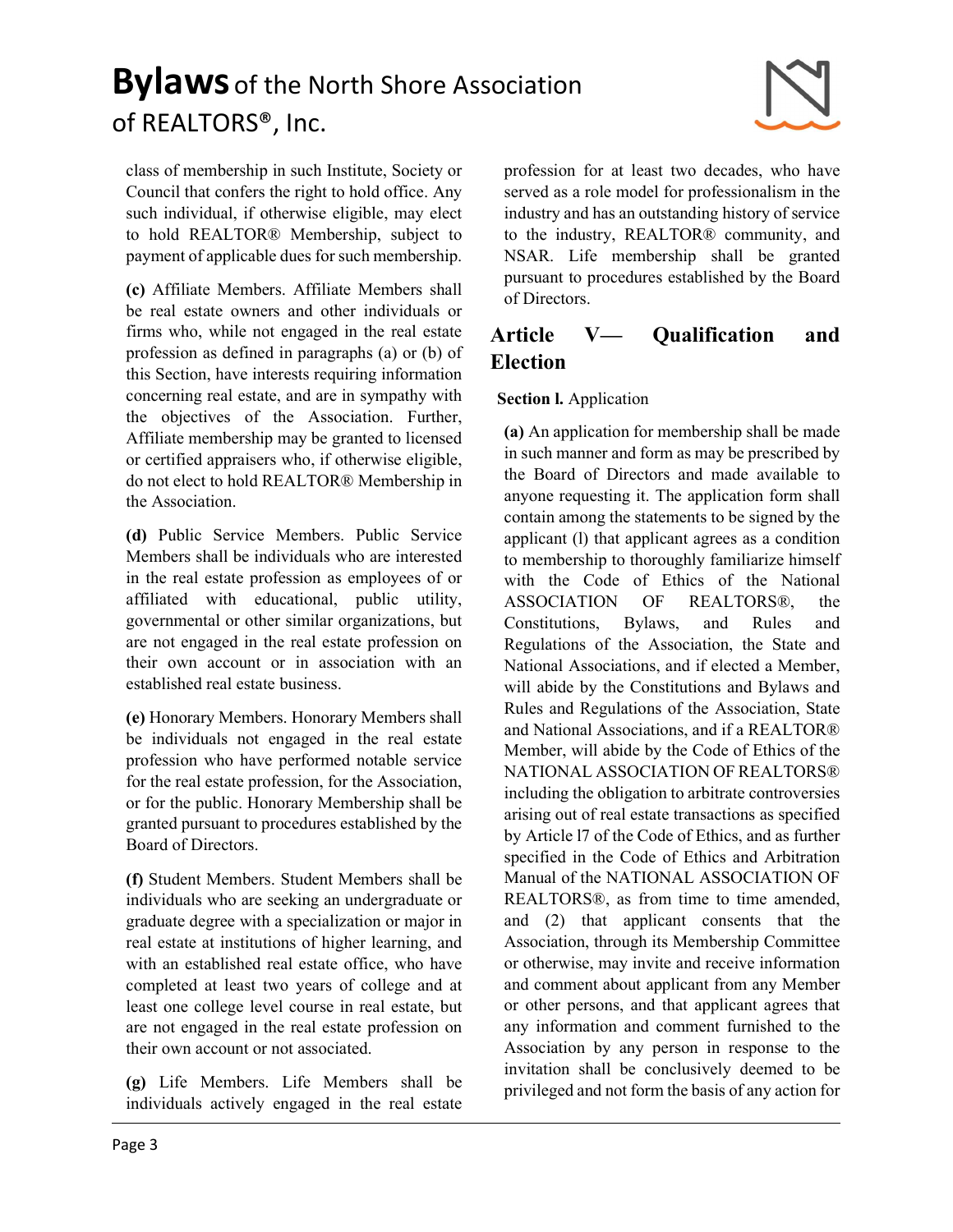slander, libel, or defamation of character. The applicant shall, with the form of application, have access to a copy of the Bylaws, Constitution, Rules and Regulations, and Code of Ethics referred to above.

#### Section 2. Qualification

(a) An applicant for REALTOR® Membership who is a sole proprietor, partner, corporate officer, or branch office manager of a real estate firm shall supply evidence satisfactory to the Association through its Membership Committee or otherwise that he/she is actively engaged in the real estate profession, and maintains a current, valid real estate broker's or salesperson's license or is licensed or certified by an appropriate state regulatory agency to engage in the appraisal of real property, has a place of business within the state or a state contiguous thereto (unless a secondary member), has no record of recent or pending bankruptcy, has no record of official sanctions involving unprofessional conduct, agrees to complete a course of instruction covering the Bylaws and Rules and Regulations of the Association, the Bylaws of the State Association, and the Constitution and Bylaws and Code of Ethics of the NATIONAL ASSOCIATION OF REALTORS®, and shall agree that if elected to membership, he/she will abide by such Constitution, Bylaws, Rules and Regulations, and Code of Ethics.

(b) Individuals who are actively engaged in the real estate profession other than as sole proprietors, partners, corporate officers, or branch office managers in order to qualify for REALTOR® Membership, shall at the time of application, be associated either as an employee or as an independent contractor with a Designated REALTOR® Member of the Association or a Designated REALTOR® Member of another Board (if a secondary member) and must maintain a current, valid real estate broker's or salesperson's license or be licensed or certified by an appropriate state regulatory agency to engage in the appraisal of real property, shall complete a course of instruction covering the Bylaws and Rules and Regulations of the Board, the Bylaws of the State Association, and the Constitution and Bylaws and Code of Ethics of the NATIONAL ASSOCIATION OF REALTORS®, and shall agree in writing that if elected to membership he/she will abide by such Constitution, Bylaws, Rules and Regulations, and the Code of Ethics.

(c) The Board of Directors will also consider the following in determining an applicant's qualifications for REALTOR® membership:

(1) All final findings of Code of Ethics violations and violations of other membership duties in any other association within the past three (3) years

- (2) Pending ethics complaints (or hearings)
- (3) Unsatisfied discipline pending
- (4) Pending arbitration requests (or hearings)

(5) Unpaid arbitration awards or unpaid financial obligations to any other association or association MLS "Provisional" membership may be granted in instances where ethics complaints or arbitration requests or hearings are pending in other associations or where the applicant for membership has unsatisfied discipline pending in another association provided all other qualifications for membership have been satisfied. Associations may reconsider the membership status of such individuals when all pending ethics and arbitration matters, and related discipline have been resolved or if such matters are not resolved within six months from the date that provisional membership is approved. Provisional members shall be considered REALTORS® and shall be subject to all of the same privileges and obligations of REALTOR® Membership. If a Member resigns from another association with an ethics complaint or arbitration request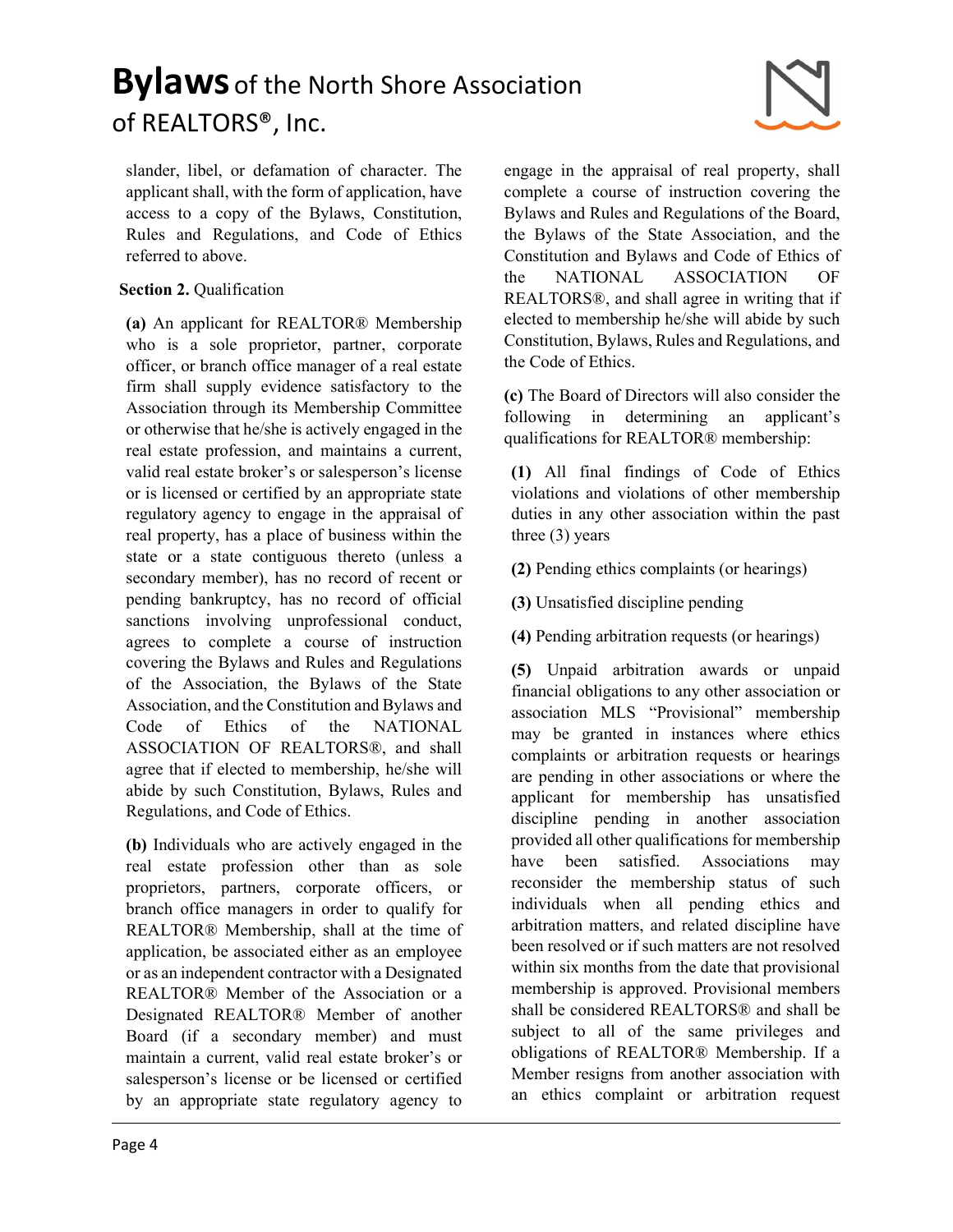

pending, the Association may condition membership on the applicant's certification that he/she will submit to the pending ethics or arbitration proceeding in accordance with the established procedures of the Association to which the applicant has made application and will abide by the decision of the hearing panel.

Section 3. Election. The procedure for election to membership shall be as follows:

(a) The chief staff executive (or duly authorized designee) shall determine whether the applicants applying for the appropriate class of membership. Applicants for REALTOR® Membership shall be granted Provisional Membership (which shall be considered a status of, rather than a class of, membership) immediately upon submission of a completed application form and remittance of applicable association dues and any application fee. Provisional Members shall be considered REALTORS® and shall be subject to all of the same privileges and obligations of Membership. Provisional Membership is granted subject to subsequent review of the application by the Board of Directors. If the Board of Directors determines that the individual does not meet all of the qualifications for membership as established in the Association's bylaws, or, if the individual does not satisfy all of the requirements of membership (for example, completion of a mandatory orientation program) within ninety (90) days from the Association's receipt of their application, membership may, at the discretion of the Board of Directors, be terminated.

(b) Dues shall be computed from the date of application and shall be non-refundable unless the Association's Board of Directors terminates the individual's membership in accordance with subsection (a) above. In such instances, dues shall be returned to the individual less a prorated amount to cover the number of days that the individual received Association services and any application fee.

(c) The Board of Directors may not terminate any Provisional Membership without providing the provisional member with written advance notice, an opportunity to appear before the Board of Directors, to call witnesses on his/ her behalf, to be represented by counsel, and to make such statements as he/she deems relevant. The Board of Directors may also have counsel present. Written notice of counsel's attendance by either party shall be provided in advance of the hearing. The Board of Directors shall require that written minutes be made of any hearing before it or may electronically or mechanically record the proceedings.

(d) If the Board of Directors determines that Provisional Membership should be terminated, it shall record its reasons with the Chief Executive Officer. If the Board of Directors believes that termination of Provisional Membership may become the basis of litigation and a claim of damage by a Provisional Member, it may specify that termination shall become effective upon entry in a suit by the Association for a declaratory judgment by a court of competent jurisdiction of a final judgment declaring that the termination violates no rights of the individual.

Section 4. New Member Code of Ethics Orientation. Applicants for REALTOR® Membership and Provisional REALTOR® Members shall complete an orientation program on the Code of Ethics of not less than two hours and thirty minutes of instructional time. This requirement does not apply to applicants for REALTOR® Membership who have completed comparable orientation in another association, provided that REALTOR® membership has been continuous, or that any break in membership is for one year or less.

Failure to satisfy this requirement within ninety (90) days from the date of said application may result in denial of the membership application or termination.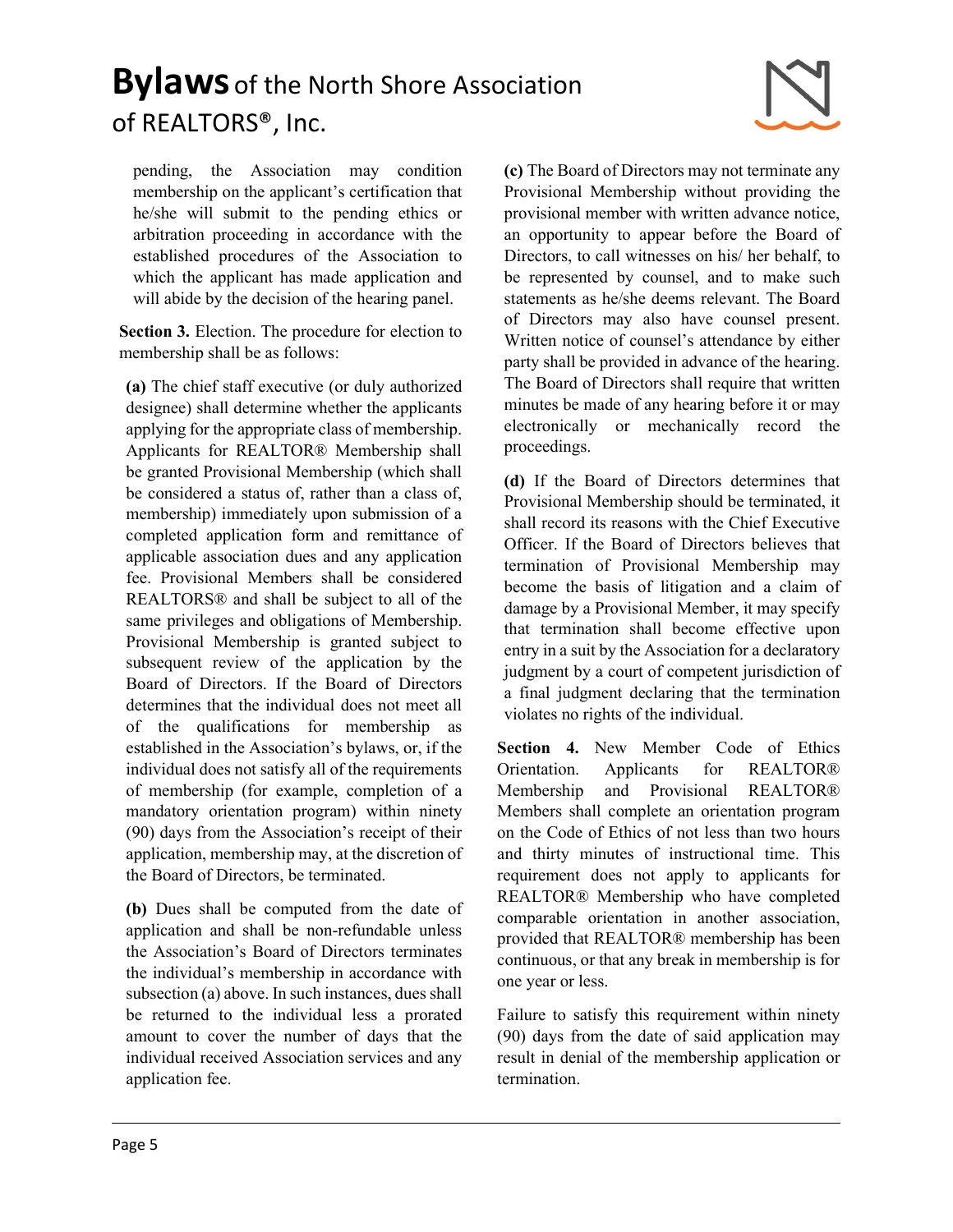

Section 5. Continuing Member Code of Ethics Training. Effective January 1, 2019, through December 31, 2021, and for successive three year periods thereafter, each REALTOR® member of the association (with the exception of REALTOR® members granted REALTOR® Emeritus status by the National Association) shall be required to complete ethics training of not less than two (2) hours and thirty (30) minutes of instructional time. This requirement will be satisfied upon presentation of documentation that the member has completed a course of instruction conducted by this or another REALTOR® association, the State Association of REALTORS®, the NATIONAL ASSOCIATION OF REALTORS®, which meets the learning objectives and minimum criteria established by the NATIONAL ASSOCIATION OF REALTORS® from time to time. REALTOR® members who have completed training as a requirement of membership in another association and REALTOR® members who have completed the New Member Code of Ethics Orientation during any three year cycle shall not be required to complete additional ethics training until a new three year cycle commences.

Failure to satisfy the required periodic ethics training shall be considered a violation of a membership duty. Failure to meet the requirement in any three year cycle will result in suspension of membership for the first two months (January and February) of the year following the end of any three cycle or until the requirement is met, whichever occurs sooner. On March 1 of that year, the membership of a member who is still suspended as of that date will be automatically terminated. (Amended 1/20)

Section 6. Status Changes.

(a) A REALTOR® who changes the conditions under which he holds membership shall be required to provide written notification to the Association within thirty (30) days. A REALTOR® (non-principal) who becomes a

principal in the firm with which he has been licensed or, alternatively, becomes a principal in a new firm which will be comprised of REALTOR® principals may be required to satisfy any previously unsatisfied Membership requirements applicable to REALTOR® (principal) Members but shall, during the period of transition from one status of membership to another, be subject to all of the privileges and obligations of a REALTOR® (principal). If the REALTOR® (non-principal) does not satisfy the requirements established in these Bylaws for the category of membership to which they have transferred within thirty (30) days of the date they advised the Association of their change in status, their new membership application will terminate automatically unless otherwise so directed by the Board of Directors.

A REALTOR® who is transferring their license from one firm comprised of REALTOR® principals to another firm comprised of REALTOR® principals shall be subject to all of the privileges and obligations of Membership during the period of transition. If the transfer is not completed within thirty (30) days of the date the Association is advised of the disaffiliation with the current firm, Membership will terminate automatically unless otherwise so directed by the Board of Directors. The Board of Directors, at its discretion, may waive any qualification which the applicant has already fulfilled in accordance with the Association's Bylaws.

(b) Any application fee related to a change in membership status shall be reduced by an amount equal to any application fee previously paid by the applicant.

(c) Dues shall be prorated from the first day of the month in which the member is notified of election by the Board of Directors and shall be based on the new membership status for the remainder of the year.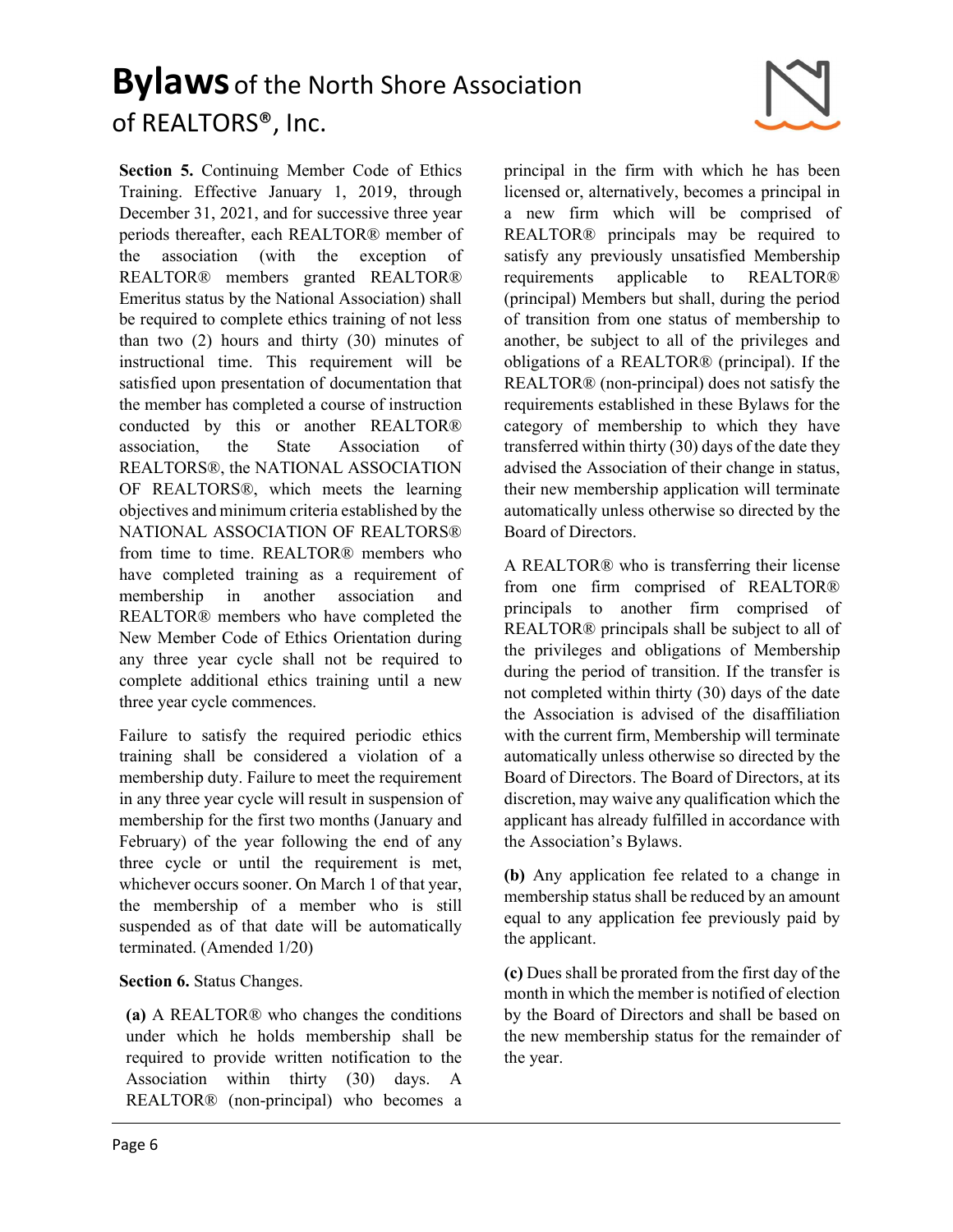

### Article VI — Privileges and **Obligations**

Section I. The privileges and obligations of Members, in addition to those otherwise provided in these Bylaws, shall be specified in this Article.

Section 2. Any Member of the Association may be reprimanded, fined, placed on probation, suspended, or expelled by the Board of Directors for a violation of these Bylaws and Association Rules and Regulations consistent with these Bylaws, after a hearing as provided in the Code of Ethics and Arbitration Manual of the Association. Although Members other than REALTORS® are not subject to the Code of Ethics nor its enforcement by the Association, such Members are encouraged to abide by the principles established in the Code of Ethics and conduct their business and professional practices accordingly. Further, Members other than REALTORS® may, upon recommendation of the Membership Committee, or upon recommendation by a hearing panel of the Professional Standards Committee, be subject to discipline as described above, for any conduct, which in the opinion of the Board of Directors, applied on a nondiscriminatory basis, reflects adversely on the terms REALTOR® or REALTORS®, and the real estate industry, or for conduct that is inconsistent with or adverse to the objectives and purposes of the local association, the State Association, and the NATIONAL ASSOCIATION OF REALTORS®.

Section 3. Any REALTOR® Member of the Association may be disciplined by the Board of Directors for violations of the Code of Ethics or other duties of Membership, after a hearing as described in the Code of Ethics and Arbitration Manual of the Association, provided that the discipline imposed is consistent with the discipline authorized by the Professional Standards Committee of the NATIONAL ASSOCIATION OF REALTORS® as set forth in the Code of Ethics and Arbitration Manual of the National Association.

Section 4. Resignations of Members shall become effective when received in writing by the Board of Directors, provided, however, that if any Member submitting the resignation is indebted to the Association for dues, fees, fines, or other assessments of the Association or any of its services, departments, divisions, or subsidiaries, the Association may condition the right of the resigning Member to reapply for membership upon payment in full of all such monies owed.

Section 5. If a member resigns from the association or otherwise causes membership to terminate with an ethics complaint pending, the complaint shall be processed until the decision of the association with respect to disposition of the complaint is final by this association (if respondent does not hold membership in any other association) or by any other association in which the respondent continues to hold membership. If an ethics respondent resigns or otherwise causes membership in all Boards to terminate before an ethics complaint is filed alleging unethical conduct occurred while the respondent was REALTOR®, the complaint, once filed, shall be processed until the decision of the association with respect to disposition of the complaint is final. In any instance where an ethics hearing is held subsequent to an ethic respondent's resignation or membership termination, any discipline ratified by the Board of Directors shall be held in abeyance until such time as the respondent rejoins an association of REALTORS®.

If a member resigns or otherwise causes membership to terminate, the duty to submit to arbitration (or to mediation if required by the association) continues in effect even after membership lapses or is terminated, provided that the dispute arose while the former member was a REALTOR®. (Amended 3/17)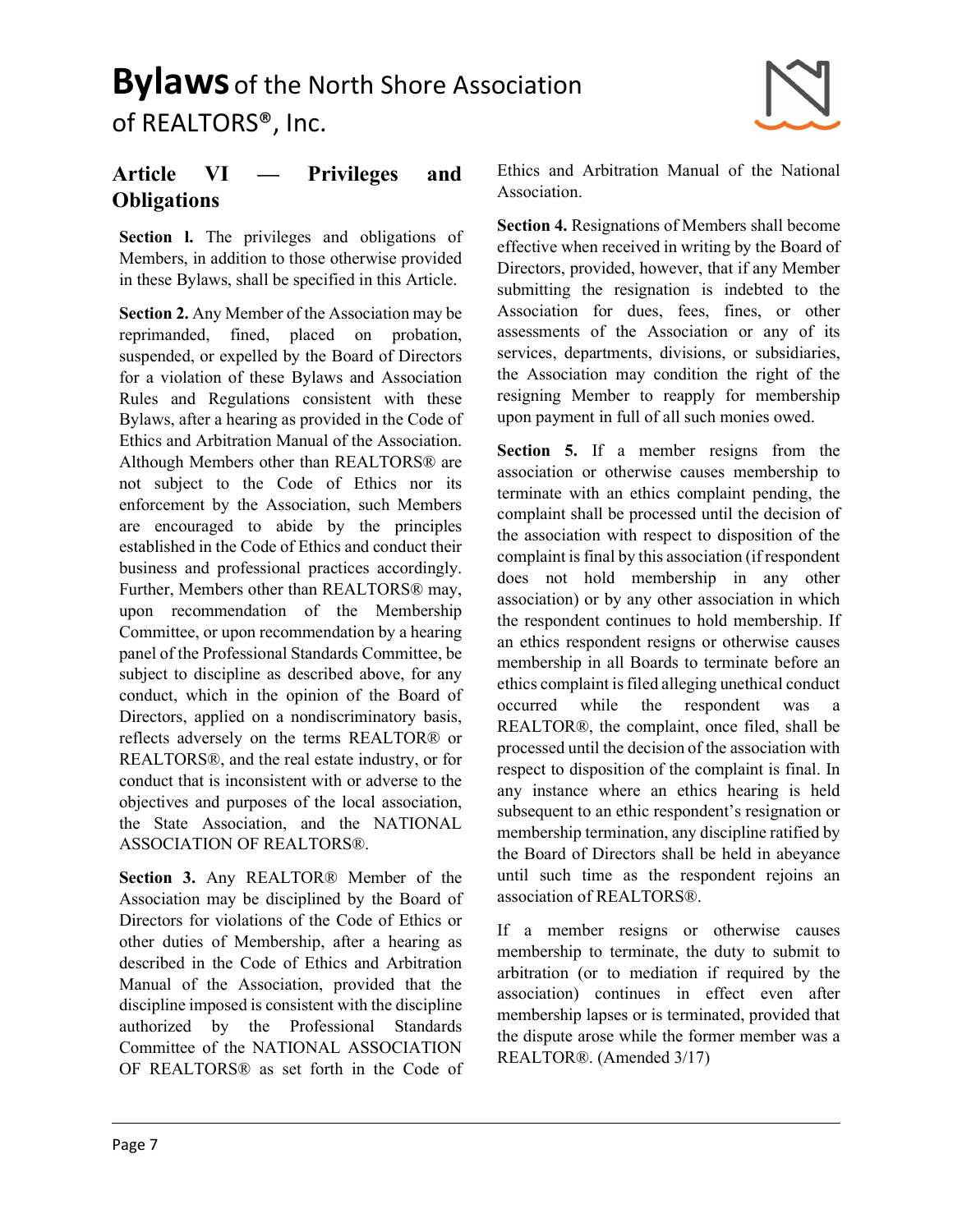

Section 6. REALTOR® Members. REALTOR® Members, whether primary or secondary, in good standing are entitled to vote and to hold elective office in the Association and may use the terms REALTOR®. For purposes of this section, the term "good standing" means the member satisfies the "Obligation of REALTOR® Members", is current with all financial and disciplinary obligations to the association and MLS, has completed any new member requirements, and complies with NAR's trademark rules. (Amended 2/22)

(a) If a REALTOR® Member is a sole proprietor in a firm, a partner in a partnership or an officer in a corporation and is suspended or expelled, the firm, partnership, or corporation shall not use the terms REALTOR® or REALTORS® in connection with its business during the period of suspension, or until readmission to REALTOR® Membership, or unless connection with the firm, partnership, or corporation is severed, whichever may apply. The Membership of all other principals, partners, or corporate officers shall suspend or terminate during the period of suspension of the disciplined Member, or until readmission of the disciplined Member, or unless connection of the disciplined Member with the firm, partnership, or corporation is severed, whichever may apply. Further, the membership of REALTORS® other than principals who are employed by or affiliated as independent contractors with the disciplined Member shall suspend or terminate during the period of suspension of the disciplined Member or until readmission of the disciplined Member or until connection of the disciplined Member with the firm, partnership, or corporation is severed, or unless the REALTOR® Member (non-principal) elects to sever his connection with the REALTOR® and affiliate with another REALTOR® Member in good standing in the Board, whichever may apply. If a REALTOR® Member who is other than a principal in a firm, partnership, or corporation is suspended or

expelled, the use of the terms REALTOR® or REALTORS® by the firm, partnership, or corporation shall not be affected.

If a REALTOR® Member other than a sole proprietor in a firm, partner in a partnership, or an officer of a corporation is suspended or expelled, the use of the terms REALTOR® or REALTORS® by the firm, partnership or corporation shall not be affected.

(b) In any action taken against a REALTOR® Member for suspension or expulsion under Section 6(a) hereof, written notice of such action shall be given to all REALTORS® employed by or affiliated as independent contractors with such REALTOR® Member and they shall be advised that the provisions in Article VI, Section 6(a) shall apply.

Section 7. Institute Affiliate Members. Institute Affiliate Members shall have rights and privileges and be subject to obligations prescribed by the Board of Directors consistent with the Constitution and Bylaws of the NATIONAL ASSOCIATION OF REALTORS®.

Section 8. Affiliate Members. Affiliate Members shall have rights and privileges and be subject to obligations prescribed by the Board of Directors.

Section 9. Public Service Members. Public Service Members shall have rights and privileges and be subject to obligations prescribed by the Board of Directors.

Section 10. Honorary Members. Honorary Membership shall confer only the right to attend meetings and participate in discussions.

Section 11. Student Members. Student Members shall have rights and privileges and be subject to obligations prescribed by the Board of Directors.

Section 12. Life Members. Life Members shall be recognized with a Life Member Award.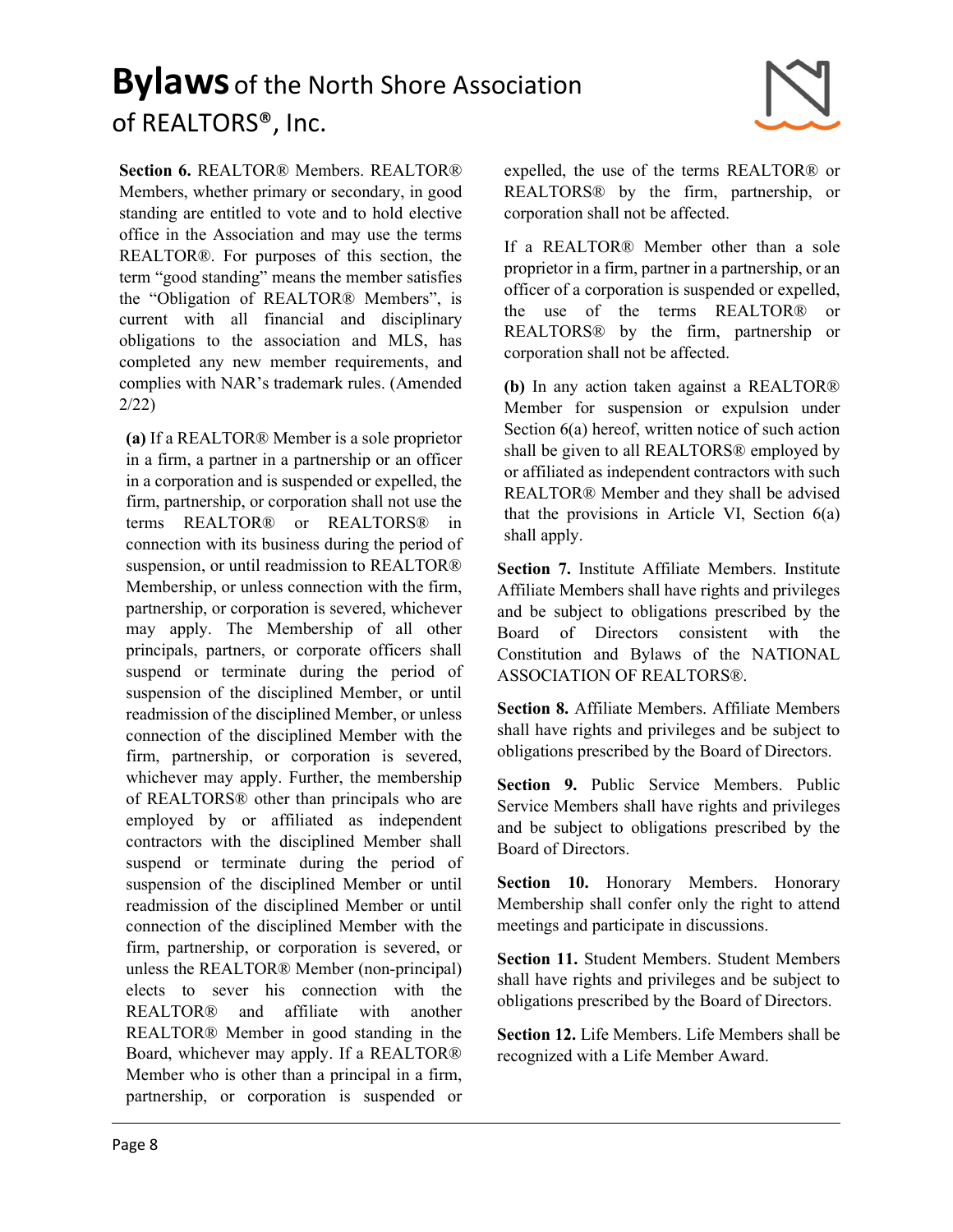

Section 13. Certification by REALTOR®. "Designated" REALTOR® Members of the Association shall certify annually, or as otherwise requested by the Board of Directors, to the Association on a form provided by the Association, a complete listing of all individuals licensed or certified in the REALTOR®'s office(s) and shall designate a primary Association for each individual who holds membership. Designated REALTORS® shall also identify any non-member licensees in the REALTOR®'s office(s) and if Designated REALTOR® dues have been paid to another Association based on said non-member licensees, the Designated REALTOR® shall identify the Board to which dues have been remitted. These declarations shall be used for purposes of calculating dues under Article X, Section 2(a) of the Bylaws. "Designated" REALTOR® Members shall also notify the Association of any additional individual(s) licensed or certified with the firm(s) within thirty (30) days of the date of affiliation or severance of the individual.

Section 14. Harassment. Any Member of the Association may be reprimanded, placed on probation, suspended or expelled for harassment of an Association employee or Association Officer or Director after an investigation in accordance with the procedures of the Association. As used in this Section, harassment means any verbal or physical conduct including threatening or obscene language, unwelcome sexual advances, stalking, actions including strikes, shoves, kicks, or other similar physical contact, or threats to do the same, or any other conduct with the purpose or effect of unreasonably interfering with an individual's work performance by creating a hostile, intimidating or offensive work environment, whether in person or transmitted by an electronic means. The decision of the appropriate disciplinary action to be taken shall be made by the investigatory team comprised of the President, and President-elect and/or Vice President and one member of the Board of Directors selected by the highest ranking officer

not named in the complaint, upon consultation with legal counsel for the Association. Disciplinary action may include any sanction authorized in the Association's Code of Ethics and Arbitration Manual. If the complaint names the President, President-Elect or Vice President, they may not participate in the proceedings and shall be replaced by the Immediate Past President or, alternatively, by another member of the Board of Directors selected by the highest ranking officer not named in the complaint.

#### Article VII — Professional Standards and Arbitration

Section 1. The responsibility of the Association and of Association Members relating to the enforcement of the Code of Ethics, the disciplining of Members, and the arbitration of disputes, and the organization and procedures incident thereto shall be governed by the Code of Ethics and Arbitration Manual of the National Association of REALTORS®, as from time to time amended, which by this reference is made a part of these Bylaws, provided, however, that any provision deemed inconsistent with state law shall be deleted or amended to comply with state law.

Section 2. It shall be the duty and responsibility of every REALTOR® Member of this Association to safeguard and promote the standards, interests, and welfare of the Association and the real estate profession, and to protect against conduct that may cause a lack of public confidence in the real estate profession or in REALTORS®. REALTOR® members also must abide by the governing documents and policies of the Association, the State Association, the NATIONAL ASSOCIATION OF REALTORS®, as well as the Code of Ethics of the NATIONAL ASSOCIATION OF REALTORS®, including the duty to arbitrate controversies arising out of real estate transactions as specified by Article 17 of the Code of Ethics, and in accordance with the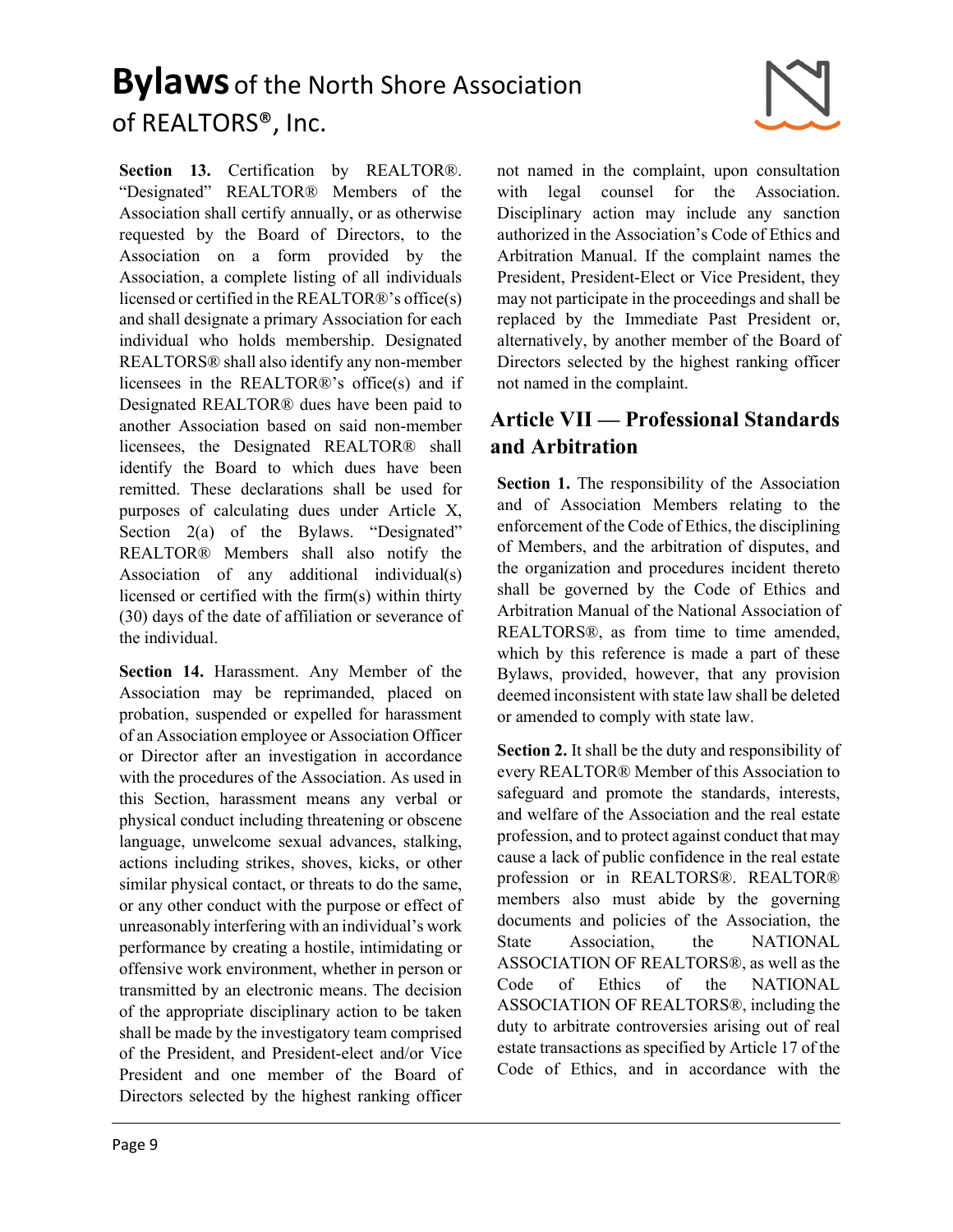

procedures set forth in the Code of Ethics and Arbitration Manual.

Every REALTOR® member shall maintain a high level of integrity and adhere to the Association's member criteria. Any violent act or threat of violence to person or property, hateful conduct, or acts of moral turpitude impacting the public shall not be tolerated and may be cause for disciplinary action, up to and including termination of membership. (Amended 2/22)

Section 3. The responsibility of the Association and Association Members relating to the enforcement of the Code of Ethics, the disciplining of Members, the arbitration of disputes, and the organization and procedures incident thereto, shall be consistent with the Cooperative Professional Standards Enforcement Agreement entered into by the Association which by this reference is made a part of these Bylaws.

#### Article VIII — Use of the Terms REALTOR® and REALTORS®

Section I. Use of the terms REALTOR<sup>®</sup> and REALTORS® by Members shall, at all times, be subject to the provisions of the Constitution and Bylaws of the NATIONAL ASSOCIATION OF REALTORS® and to the Rules and Regulations prescribed by its Board of Directors. The Association shall have the authority to control, jointly and in full cooperation with the NATIONAL ASSOCIATION OF REALTORS®, use of the terms within its jurisdiction. Any misuse of the terms by Members is a violation of a Membership duty and may subject Members to disciplinary action by the Board of Directors after a hearing as provided for in the Association's Code of Ethics and Arbitration Manual.

Section 2. REALTOR® Members of the Association shall have the privilege of using the terms REALTOR® and REALTORS® in connection with their places of business within the state or a state contiguous thereto so long as they remain REALTOR® Members in good standing. No other class of Members shall have this privilege.

Section 3. A REALTOR® Member who is a principal of a real estate firm, partnership, or corporation may use the terms REALTOR® and REALTORS® only if all the principals of such firm, partnership, or corporation who are actively engaged in the real estate profession within the state or a state contiguous thereto are REALTOR® Members of the Association or Institute Affiliate Members as described in Section 1(b) of Article IV.

(a) In the case of a REALTOR® Member who is a principal of a real estate firm, partnership, or corporation whose business activity is substantially all commercial, the right to use the term REALTOR® or REALTORS® shall be limited to office locations in which a principal, partner, corporate officer, or branch office manager of the firm, partnership, or corporation holds REALTOR® Membership. If a firm, partnership, or corporation operates additional places of business in which no principal, partner, corporate officer, or branch office manager holds REALTOR® Membership, the term REALTOR® or REALTORS® may not be used in any reference to those additional places of business.

Section 4. Institute Affiliate Members shall not use the terms REALTOR® or REALTORS®, nor the imprint of the emblem seal of the NATIONAL ASSOCIATION OF REALTORS®.

### Article IX — State and National Memberships

Section l. The Association shall be a Member of the NATIONAL ASSOCIATION OF REALTORS® and the Massachusetts Association of REALTORS®. By reason of the Association's Membership, each REALTOR® Member of the Member Association shall be entitled to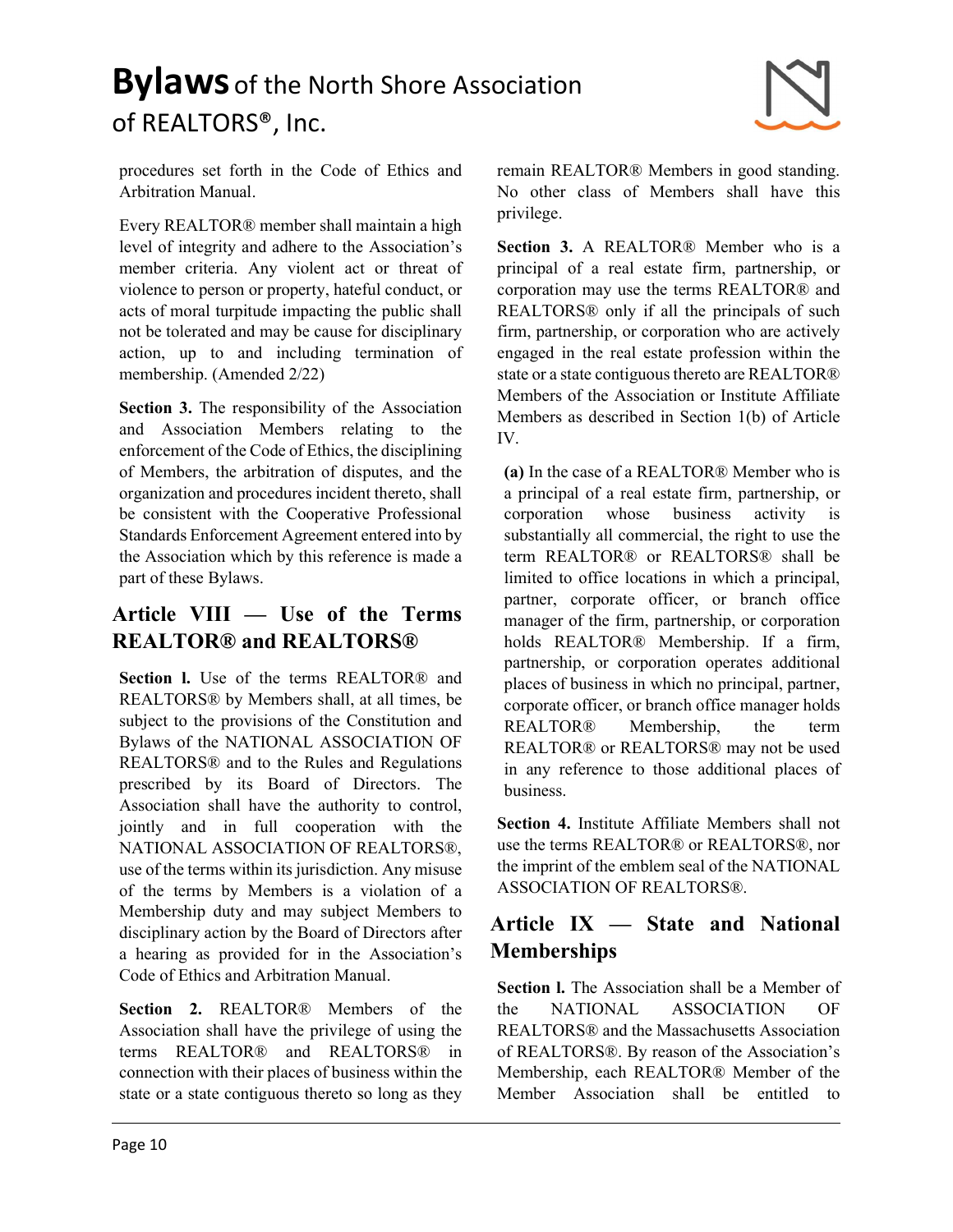

membership in the NATIONAL ASSOCIATION OF REALTORS® and the Massachusetts Association of REALTORS® without further payment of dues (refer to option below). The association shall continue as a Member of the State and National Associations, unless by a majority vote of all of its REALTOR® Members, decision is made to withdraw, in which case the State and National Associations shall be notified at least one month in advance of the date designated for the termination of such membership.

Section 2. The Association recognizes the exclusive property rights of the NATIONAL ASSOCIATION OF REALTORS® in the terms REALTOR® and REALTORS®. The Association shall discontinue use of the terms in any form in its name, upon ceasing to be a Member of the National Association, or upon a determination by the Board of Directors of the National Association that it has violated the conditions imposed upon the terms.

Section 3. The Association adopts the Code of Ethics of the NATIONAL ASSOCIATION OF REALTORS® and agrees to enforce the Code among its REALTOR® Members. The Association and all of its Members agree to abide by the Constitution, Bylaws, Rules and Regulations, and policies of the National Association and the Massachusetts Association of REALTORS®.

#### Article  $X - D$ ues and Assessments

Section l. Application Fee. The Board of Directors may adopt an application fee for REALTOR® Membership in reasonable amount, not exceeding three times the amount of the annual dues for REALTOR® Membership, which shall be required to accompany each application for REALTOR® Membership and which shall become the property of the Association.

Section 2. Dues. The annual dues of Members shall be as follows:

(a) REALTOR® Members. The annual dues of each Designated REALTOR® Member shall be in such amount as established annually by the Board of Directors times the number of real estate salespersons and licensed or certified appraisers who (1) are employed by or affiliated as independent contractors, or who are otherwise directly or indirectly licensed with such REALTOR® Member, and (2) are not REALTOR® Members of any association in the state or a state contiguous thereto or Institute Affiliate Members of the Association. In calculating the dues payable to the Association by a Designated REALTOR® Member, nonmember licensees as defined in (1) and (2) of this paragraph shall not be included in the computation of dues if the Designated REALTOR® has paid dues based on said nonmember licensees in another association in the state or a state contiguous thereto, provided the Designated REALTOR® notifies the Association in writing of the identity of the association to which dues have been remitted. In the case of a Designated REALTOR® Member in a firm, partnership, or corporation whose business activity is substantially all commercial, any assessments for non-member licensees shall be limited to licensees affiliated with the Designated REALTOR® (as defined in 1 and 2 of this paragraph) in the office where the Designated REALTOR® holds membership, and any other offices of the firm located within the jurisdiction of this Association.

(For the purpose of this Section) a REALTOR® Member of a Member association shall be held to be any Member who has a place or places of business within the state or a state contiguous thereto and who, as a principal, partner, corporate officer, or branch office manager of a real estate firm, partnership, or corporation, is actively engaged in the real estate profession as defined in Article III, Section l, of the Constitution of the NATIONAL ASSOCIATION OF REALTORS®. An individual shall be deemed to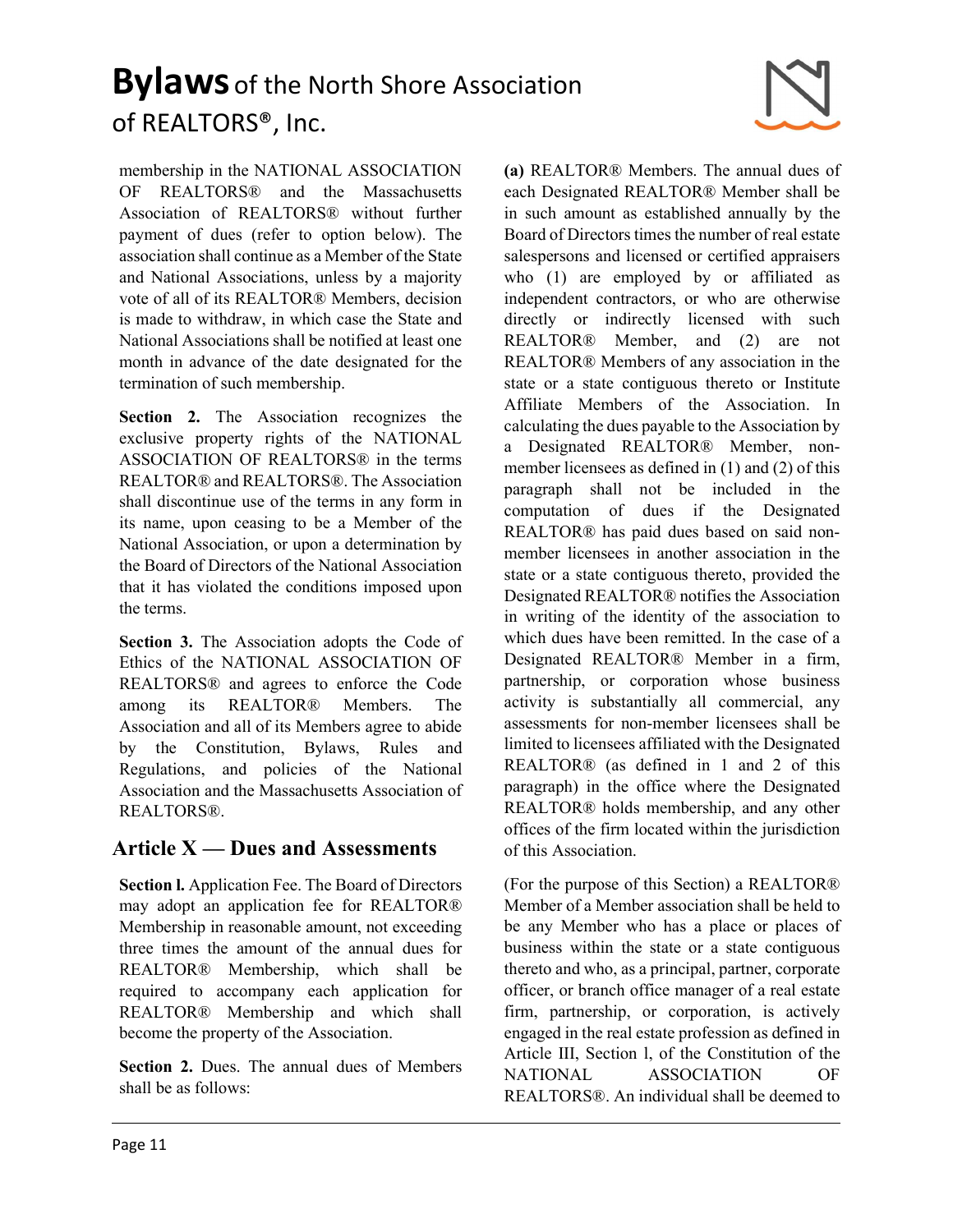

be licensed with a REALTOR® if the license of the individual is held by the REALTOR®, or by any broker who is licensed with the REALTOR®, or by any entity in which the REALTOR® has a direct or indirect ownership interest and which is engaged in other aspects of the real estate business provided that such licensee is not otherwise included in the computation of dues payable by the principal, partner, or corporate officer of the entity.

A REALTOR® with a direct or indirect ownership interest in an entity engaged exclusively in soliciting and/ or referring clients and customers to the REALTOR® for consideration on a substantially exclusive basis shall annually file with the Association on a form approved by the Association a list of the licensees affiliated with that entity and shall certify that all of the licensees affiliated with the entity are solely engaged in referring clients and customers and are not engaged in listing, selling, leasing, managing, counseling or appraising real property. The individuals disclosed on such form shall not be deemed to be licensed with the REALTOR® filing the form for purposes of this Section and shall not be included in calculating the annual dues of the Designated REALTOR® Membership dues shall be prorated for any licensee included on a certification form submitted to the Association who during the same calendar year applies for REALTOR® Membership in the Association. However, membership dues shall not be prorated if the licensee held REALTOR® Membership during the preceding calendar year.

(b) REALTOR® Members. The annual dues of REALTOR® Members other than the Designated REALTOR® shall be in such amount as established annually by the Board of Directors.

(c) Institute Affiliate Members. The annual dues of each Institute Affiliate Member shall be as established in Article II of the Bylaws of the NATIONAL ASSOCIATION OF REALTORS..

(d) Affiliate Members. The annual dues of each Affiliate Member shall be in such amount as established annually by the Board of Directors.

(e) Public Service Members. The annual dues of each Public Service Member shall be in such amount as established annually by the Board of Directors.

(f) Honorary Members. Dues payable, if any, shall be at the discretion of the Board of Directors.

(g) Student Members. Dues payable, if any, shall be at the discretion of the Board of Directors.

(h) Life Members. Dues payable, if any, shall be at the discretion of the Board of Directors.

Section 3. Dues Payable. Dues for all Members shall be payable annually in advance on the first day of November. Dues for new Members shall be computed from the date of application and granting of Provisional Membership.

(a) In the event a sales licensee or licensed or certified appraiser who holds REALTOR® Membership is dropped for nonpayment of Association dues, and the individual remains with the designated REALTOR®'s firm, the dues obligation of the "designated" REALTOR® (as set forth in Article X, Section 2 (a)) will be increased to reflect the addition of a non-member licensee. Dues shall be calculated from the first day of the current fiscal year and are payable within thirty (30) days of the notice of termination.

Section 4. Nonpayment of Financial Obligations. If dues, fees, fines, or other assessments including amounts owed to the Association are not paid within one (l) month after the due date, the nonpaying Member is subject to suspension at the discretion of the Board of Directors. Two (2)months after the due date, Membership of the nonpaying Member may be terminated at the discretion of the Board of Directors. Three (3)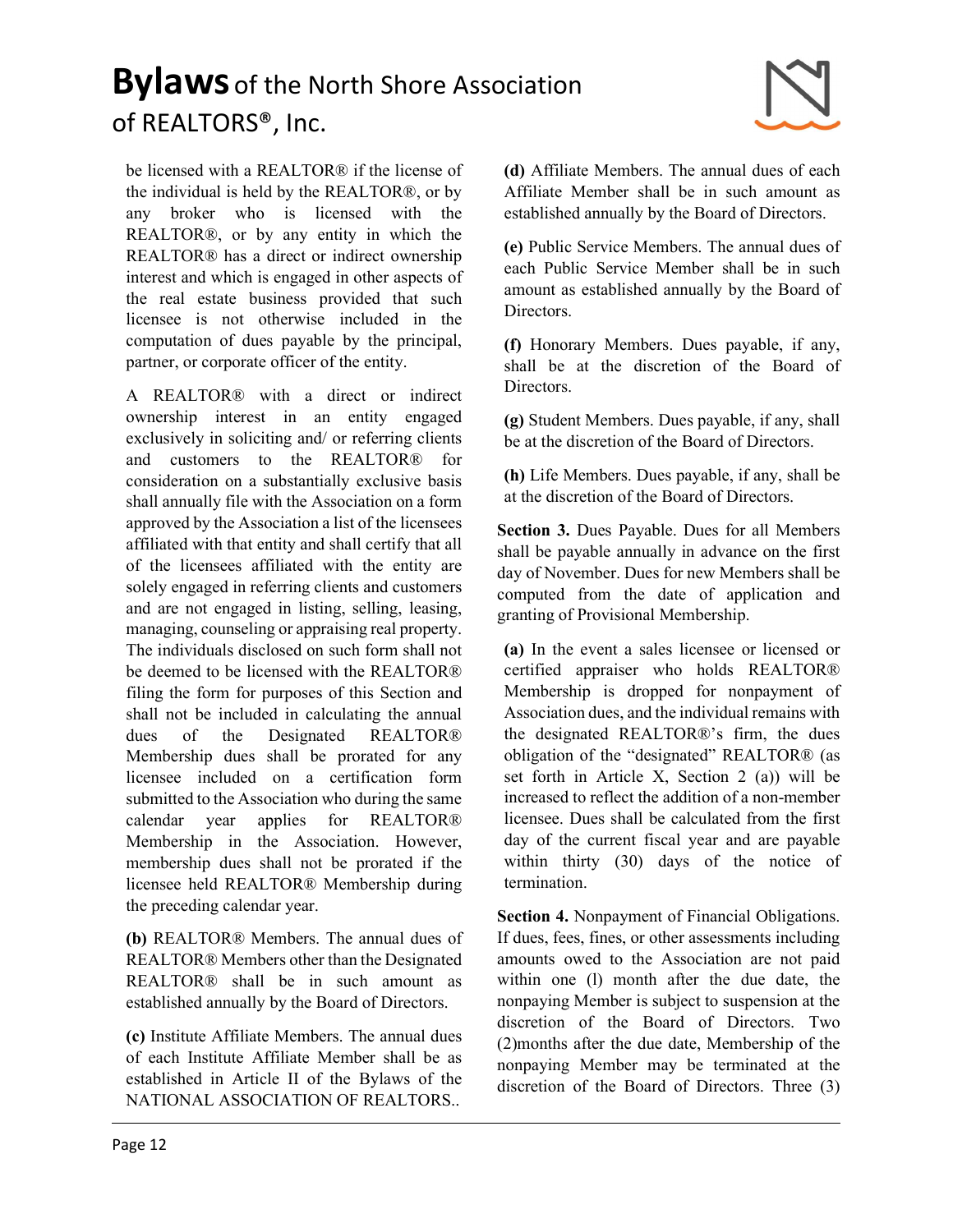months after the due date, Membership of the nonpaying Member shall automatically terminate unless within that time the amount due is paid. However, no action shall be taken to suspend or expel a Member for nonpayment of disputed amounts until the accuracy of the amount owed has been confirmed by the Board of Directors. A former Member who has had his/her Membership terminated for nonpayment of dues, fees, fines, or other assessments duly levied in accordance with the provisions of these Bylaws or the provisions of other Rules and Regulations of the Association or any of its services, departments, divisions or subsidiaries may apply for reinstatement in a manner prescribed for new applicants for membership, after making payment in full of all accounts due as of the date of termination.

Section 5. Deposits and Expenditures All monies received by the Association for any purpose shall be deposited to the credit of the Association in a financial institution or institutions selected by resolution of the Board of Directors, and all expenditures shall be made in accordance with the policies established by the Board of Directors.

Section 6. Notice of Dues, Fees, Fines, Assessments, and Other Financial Obligations of Members. All dues, fees, fines, assessments, or other financial obligations to the Association shall be noticed to the delinquent Member in writing setting forth the amount owed and due date.

Section 7. The dues of REALTOR® Members who are REALTOR® Emeriti (as recognized by the National Association), Past Presidents of the National Association or recipients of the Distinguished Service Award shall be as determined by the Board of Directors.

#### Article XI — Officers and Directors

Section I. Officers. The elected officers of the Board shall be: a President, President-Elect, a Secretary, and a Treasurer. They shall be elected for terms of one year.

Section 2. Duties of Officers. The duties of the officers shall be such as their titles, by general usage, would indicate and such as may be assigned to them by the Board of Directors.

(a) The President shall preside at all meetings of the Directors, and perform such duties as maybe prescribed by the Directors. In his/her absence, the President-Elect shall serve president pro tempore. The President shall designate a regular time and place for all Board of Directors meetings within the limitations of these Bylaws. The President shall appoint all Committee Chairman and serve as an ex-officio member of all committees and divisions of the North Shore Association of REALTORS® with the exception of the Nominating Committee.

(b) If for any reason the President is unable to perform his/her duty, the President-Elect shall discharge his/her duties as prescribed in Article XI, Section 2(a). All Committee Chairmen shall submit written reports to the President-Elect prior to the Board of Directors meeting. The President-Elect shall report the progress of each committee either in written form or verbally, if a committee chairman is recommending approval of a motion or action, he/she may at the discretion of the President-Elect, make his/her report in person. The exception to this rule shall be the Treasurer who shall submit his/her report directly to the Board of Directors. The President-Elect shall assume the office and duties of President for a one-year term the year immediately following the President-Elect's one-year term as President-Elect.

(c) The Secretary shall attend all meetings of the Association and keep accurate records of all proceedings thereof. He/She shall attend to such correspondence or other duties as may be incidental to his/her office or may be assigned to him/her by the President or Directors.

(d) The Treasurer shall serve as Chairman of the Finance Committee and shall have charge of all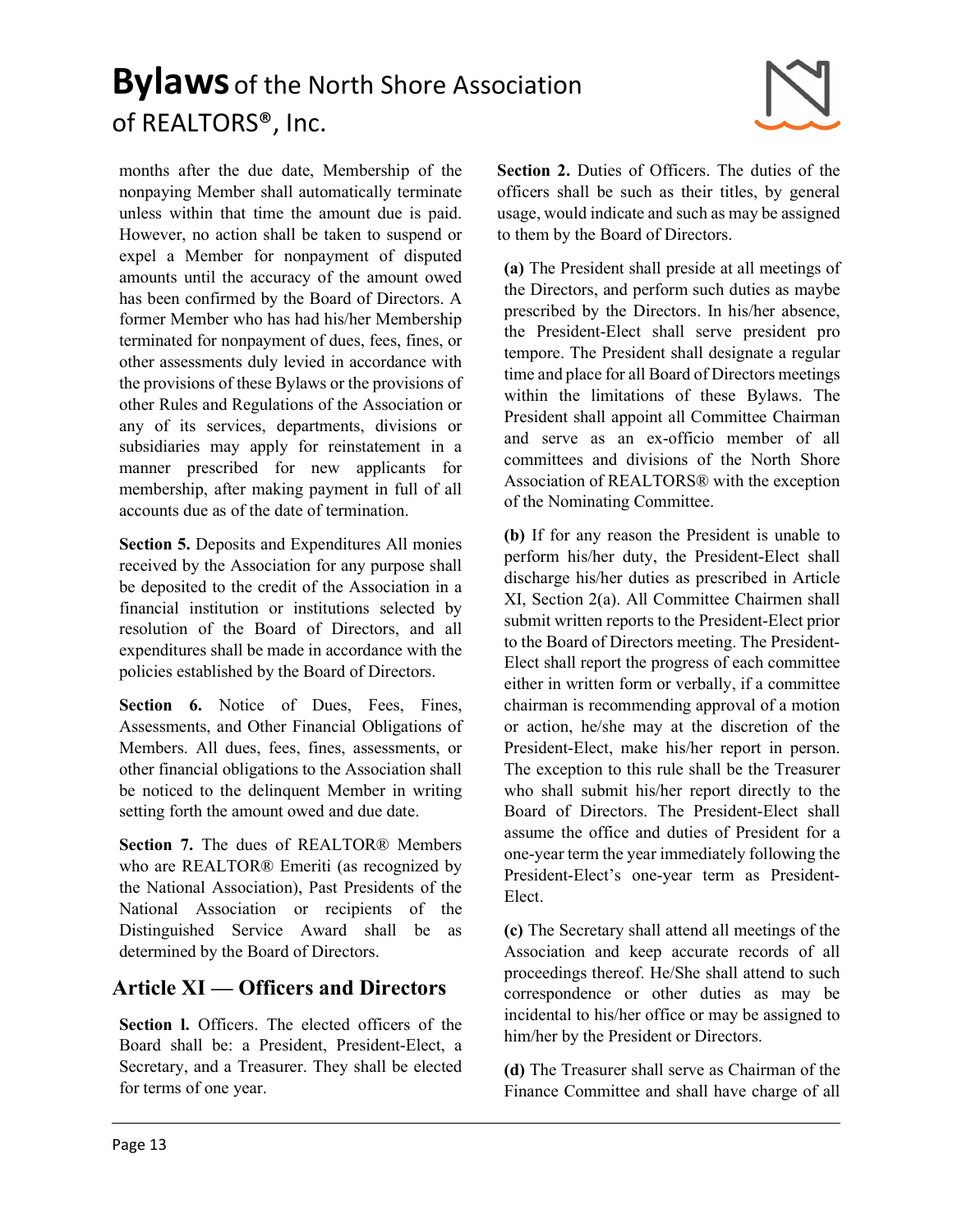

the funds and securities of the Association. He/ She shall be responsible for the supervision of all financial records and accounts maintained by the Chief Executive Officer, and shall report at the Annual Meeting or at any other time the President may request, of the condition of the Treasury. The Treasurer shall have such other further duties as may be imposed upon him/her by these Bylaws, by the Board of Directors, or by law. In the absence of the Chief Executive Officer, the Treasurer shall make all deposits of monies of the Association, shall maintain all financial records and shall sign all checks for payment authorized by the Board of Directors.

(e) Chief Executive Officer. The Board of Directors may engage a Chief Executive Officer who shall serve at its discretion, and fix the amount of his/ her compensation. The Chief Executive Officer shall have the authority to hire, supervise, evaluate and terminate other staff, and shall perform such other duties as prescribed by the Board of Directors. He/she shall act as a Clerk for the Board of Directors, and if so requested by the Directors or the President, keep the records of the Association and carry on all necessary correspondence with the NATIONAL ASSOCIATION OF REALTORS® and MASSACHUSETTS ASSOCIATION OF REALTORS®. The Chief Executive Officer shall be an ex-officio member of all committees of the North Shore Association of REALTORS® (except Nominating) and of its divisions. The Chief Executive Officer shall be bonded in an amount fixed by the Board of Directors, the premiums of which bond shall be paid from the funds of the Association.

Section 3. Board of Directors. The governing body of the Association shall be a Board of Directors consisting of:

A. The Elected members as follows:

- 1. President
- 2. President-Elect
- 3. Secretary
- 4. Treasurer

5. Three Directors to serve for two-year terms. No Directors may serve more than two consecutive terms.

B. 1. Immediate Past President

2. Three (3) Directors selected by the President, one of which may be an Affiliate Member to serve a one-year term. The Directors may establish Divisions of the Association for the different branches of the real estate profession, under such regulations as they may prescribe in order to give Members engaged in such branches opportunity for conference, investigation and recommendations to the Directors in relation thereto. The Directors may dissolve any Division of the North Shore Association of REALTORS® if they deem such action to be advisable.

Section 4. Election of Officers and Directors.

(a) At least three (3) months before the annual election, a Nominating Committee of five (5) REALTOR® Members shall be appointed by the President with the approval of the Board of Directors. No candidate for elective office shall serve on the Nominating Committee. The Nominating Committee shall select one candidate for each office and one candidate for each place to be filled on the Board of Directors. Only REALTOR® Members in good standing shall be entitled to hold elective office. The report of the Nominating Committee shall be mailed or electronically transmitted to each Member eligible to vote at least forty (40) days preceding the election. Additional candidates for the offices to be filled may be placed in nomination by petition signed by at least ten percent (10%) of the REALTOR® Members eligible to vote. The petition shall be filed with the Secretary at least twenty one (21) days before the election. The Secretary shall send notice of such additional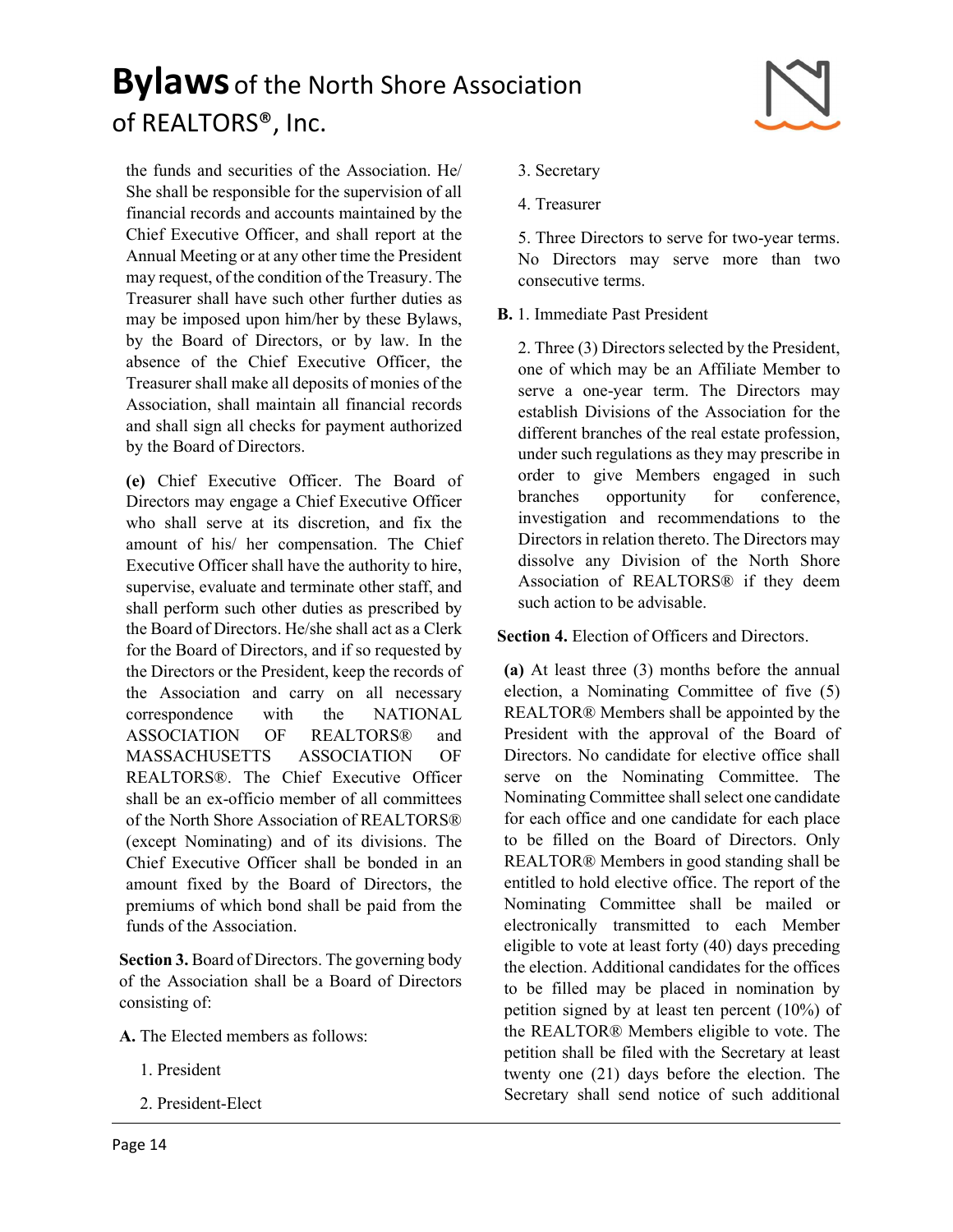

nominations to all Members eligible to vote at least fourteen (14) days before the election.

(b) The election of Officers and Directors shall take place at the Annual Meeting. Election shall be by ballot and all votes shall be cast in person. The ballot shall contain the names of all candidates and the offices for which they are nominated. See Article XII, Section 6regarding proxy votes as eligible.

(c) The President shall appoint an Election Committee of three (3) or more REALTOR® Members to conduct the election. The person receiving a majority of votes shall be considered elected. In case of a tie vote the issue shall be determined by additional ballots until resolved.

Section 5. Vacancies. Vacancies among the Officers and the Board of Directors shall be filled by a simple majority vote of the Board of Directors until the next annual election.

#### Article XII — Meetings

Section l. Annual Meetings. The Annual Meeting of the Board shall be held during October of each year, the date, place, and hour to be designated by the Board of Directors.

Section 2. Meetings of Directors.

(a) The Board of Directors shall designate a regular time and place of meetings. Absence from three consecutive regular meetings without an excuse deemed valid by the Board of Directors shall be construed as resignation.

(b) Unless specifically prohibited by the Articles of Incorporation, any action required, or permitted to be taken, at a meeting of the Board of Directors may be taken without a meeting if a consent in writing, setting forth the action so taken shall be signed by all of the Directors. The action shall not be effective immediately upon such consent of the Directors. The consent shall be evidenced by subsequent ratification of the

action so taken at the next regularly scheduled Board of Directors meeting and so noticed in the minutes thereof.

Section 3. Other Meetings. Meetings of the Members may be held at other times as the President or the Board of Directors may determine, or upon the written request of at least ten percent (10%) of the Members eligible to vote.

Section 4. Notice of Meetings. Written notice shall be given to every Member entitled to participate in the meeting at least one (l) week preceding all meetings. If a special meeting is called, it shall be accompanied by a statement of the purpose of the meeting.

Section 5. Quorum. A quorum for the transaction of business at all meetings other than the Board of Directors and Committee meetings shall consist of those present and eligible to vote, with the exception that a change in the Articles of Incorporation shall require no less than two-thirds vote of those present and eligible to vote. Proxy votes, as provided herein, shall be counted as eligible. A quorum for the Board of Directors and Committees shall be a majority thereof.

Section 6. Votes. Votes may be cast at the Annual Meeting or any special meetings of the Association in person or by a written proxy, in a form approved by the Board of Directors, and signed by any eligible Member not in attendance at the meeting and delivered to the Secretary prior to the call for a vote. Proxies may be mailed, delivered by hand, or sent by facsimile or e-mail. A facsimile signature or the typed name on an email shall have the same force and effect as an original signature.

### Article XIII — Committees

Section l. Standing Committees. The President shall appoint from among the Members, subject to confirmation by the Board of Directors, standing committees including but not limited to: Professional Conduct, Finance, Nominating, and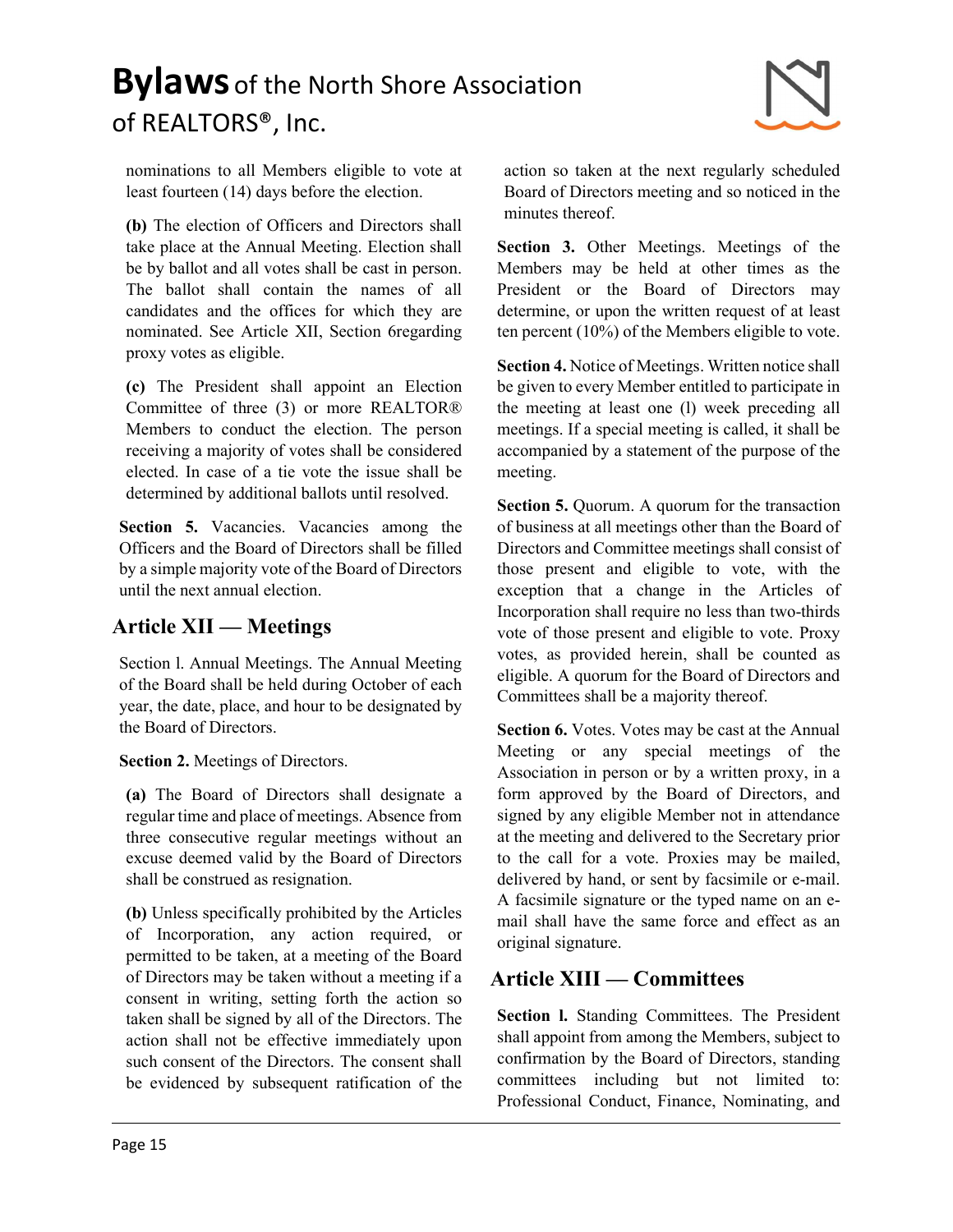Government Affairs, per an approved business plan.

Section 2. Special Committees. The President shall appoint, subject to confirmation by the Board of Directors, special committees as deemed necessary the term of which shall coincide with the term of office as prescribed herein.

Section 3. Organization. All committees shall be of such size and shall have duties, functions, and powers as assigned by the President or the Board of Directors except as otherwise provided in these Bylaws.

Section 4. President and Chief Executive Officer. The President and Chief Executive Officer shall be ex-officio members of all standing committees, except the Nominating Committee, and shall be notified of their meetings.

#### Article XIV — Fiscal and Elective Year

Section 1. The fiscal and elective year of the Association shall be the calendar year.

#### Article XV — Rules of Order

Section l. Robert's Rules of Order, latest edition, shall be recognized as the authority governing the meetings of the Association, its Board of Directors, and committees, in all instances wherein its provisions do not conflict with these Bylaws.

#### Article XVI — Amendments

Section l. These Bylaws may be amended by the majority vote of the Members present and qualified to vote, provided the substance of such proposed amendment or amendments shall be plainly stated in the call for the meeting, except that the Board of Directors may, by majority vote, at any regular or special meeting of the Board of Directors at which a quorum is present, approve amendments to the Bylaws which are mandated by

NAR policy. Further, amendments to the Articles of Incorporation of the Association shall require no less than a two-thirds vote of those present and eligible to vote, including by proxy as provided herein.

Section 2. Notice of all meetings at which amendments are to be considered shall be mailed or electronically transmitted to every Member eligible to vote at least fourteen (14) days prior to the meeting.

Section 3. Amendments to these Bylaws affecting the admission or qualification of REALTOR® and Institute Affiliate Members, the use of the terms REALTOR® and REALTORS®, or any alteration in the territorial jurisdiction of the Board shall become effective upon their approval as authorized by the Board of Directors of the NATIONAL ASSOCIATION OF REALTORS®.

### Article XVII — Dissolution

Section l. Upon the dissolution of this Association, the Board of Directors, after providing for the payment of all obligations, shall distribute any remaining assets to the Massachusetts Association of REALTORS® or, within its discretion, to any other non-profit tax exempt organization.

### Article XVIII — Multiple Listing

Section I. Authority. The Association of REALTORS® shall provide for its members, access to a Multiple Listing Service.

Section 2. Purpose. A Multiple Listing Service is a means by which authorized Participants make blanket unilateral offers of compensation to other Participants (acting as sub agents, buyer agents, or in other agency or non-agency capacities defined by law); by which cooperation among participants is enhanced; by which information is accumulated and disseminated to enable authorized Participants to prepare appraisals, analyses, and other valuations of real property for bona fide clients and customers; by which Participants engaging in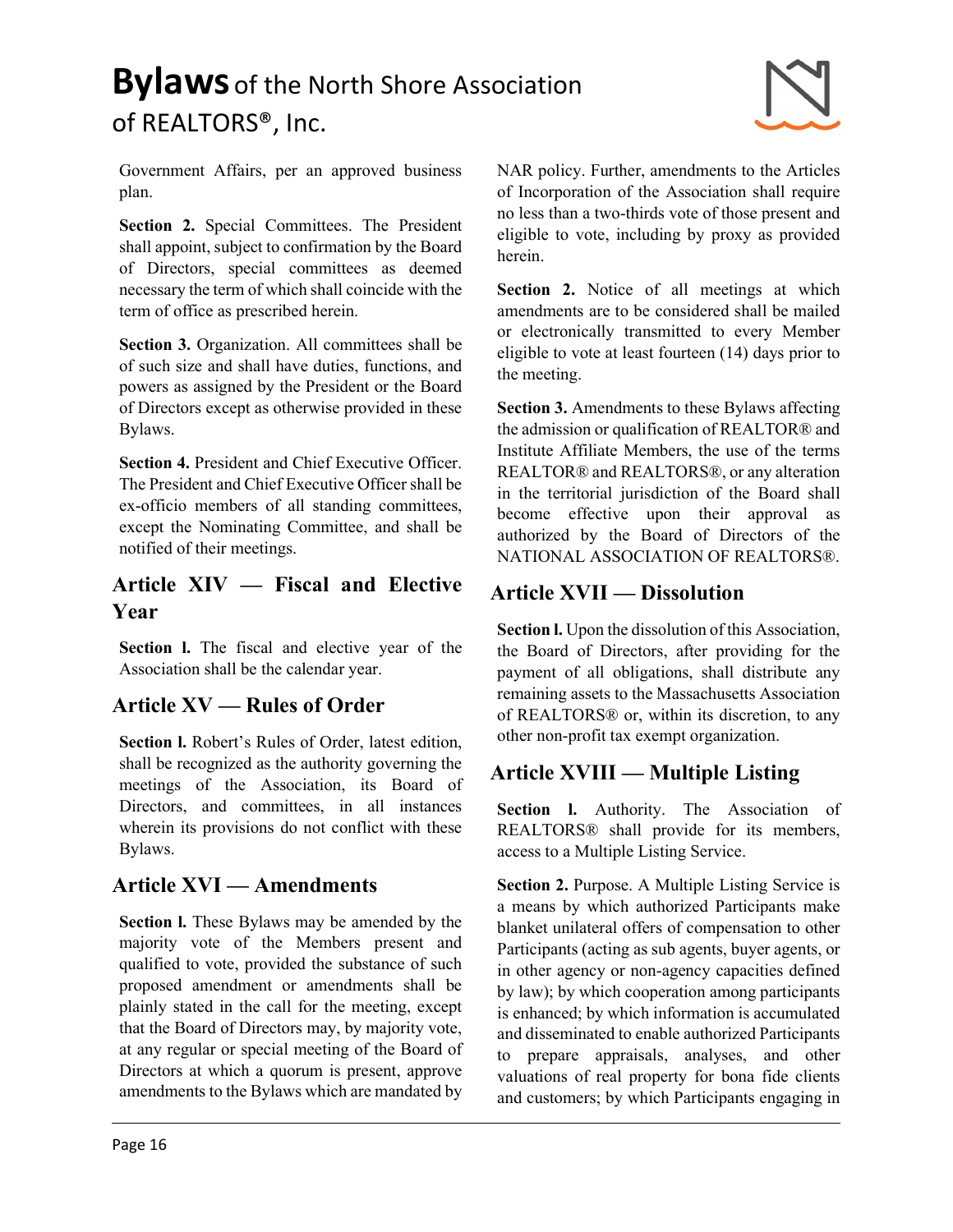

real estate appraisal contribute to common databases; and is a facility for the orderly correlation and dissemination of listing information so participants may better serve their clients and the public. Entitlement to compensation is determined by the cooperating broker's performance as a dissemination of listing information so participants may better serve their clients and the public. Entitlement compensation is determined by the cooperating broker's performance as a procuring cause of the sale (or lease).

Section 3. Governing Documents. The Board of Directors of the North Shore Association of REALTORS® shall cause any Multiple Listing Service established by it pursuant to this Article to conform its corporate charter, constitution, bylaws, rules, regulations, and policies, practices, and procedures at all times to the Constitution, Bylaws, Rules, Regulations, and Policies of the NATIONAL ASSOCIATION OF REALTORS®.

Section 4. Participation. Any REALTOR® of this or any other association who is a principal, partner, corporate officer, or branch office manager acting on behalf of a principal, without further qualification, except as otherwise stipulated in these bylaws, shall be eligible to participate in Multiple Listing upon agreeing in writing to conform to the rules and regulations thereof and to pay the costs incidental thereto.\* However, under no circumstances is any individual or firm, regardless of membership status, entitled to Multiple Listing Service "membership" or "participation" unless they hold a current, valid real estate broker's license and offer or accept compensation to and from other Participants or are licensed or certified by an appropriate state regulatory agency to engage in the appraisal of real property.\*\* Use of information developed by or published by a Board Multiple Listing Service is strictly limited to the activities authorized under a Participant's licensure(s) or certification and unauthorized uses are prohibited. Further, none of

the foregoing is intended to convey "participation" or "membership" or any right of access to information developed by or published by a Board Multiple Listing Service where access to such information is prohibited by law. Mere possession of a broker's license is not sufficient to qualify for MLS participation. Rather, the requirement that an individual or firm offers or accepts cooperation and compensation means that the participant actively endeavors during the operation of its real estate business to list real property of the type listed on the MLS and/or to accept offers of cooperation and compensation made by listing brokers or agents in the MLS. "Actively" means on a continual and ongoing basis during the operation of the participant's real estate business. The ''actively" requirement is not intended to preclude MLS participation by a participant or potential participant that operates a real estate business on a part-time, seasonal, or similarly time-limited basis or that has its business interrupted by periods of relative inactivity occasioned by market conditions. Similarly, the requirement is not intended to deny MLS participation to a participant or potential participant who has not achieved a minimum number of transactions despite good faith efforts. Nor is it intended to permit an MLS to deny participation based on the level of service provided by the participant or potential participant as long as the level of service satisfies state law. The key is that the participant or potential participant actively endeavors to make or accept offers of cooperation and compensation with respect to properties of the type that are listed on the MLS in which participation is sought. This requirement does not permit an MLS to deny participation to a participant or potential participant that operates a "Virtual Office Website" (VOW) (including a VOW that the participant uses to refer customers to other participants) if the participant or potential participant actively endeavors to make or accept offers of cooperation and compensation. An MLS may evaluate whether a participant or potential